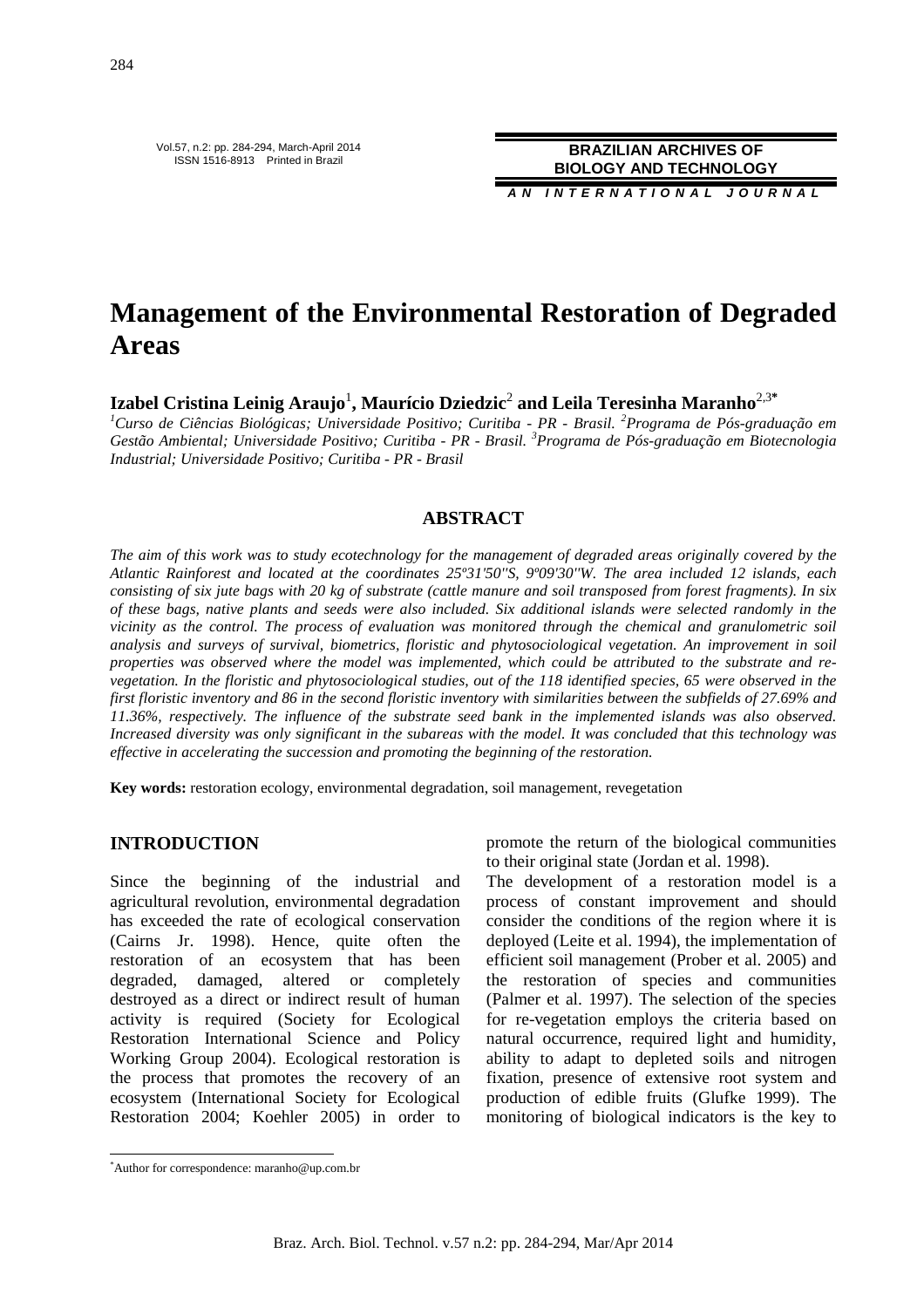understanding the evolution of the restoration (Koehler 2005; Jacomel 2008). The analysis of floristic and dimensional structure of the vegetation indicates whether restoration is occurring or not (Araujo et al. 2008; Sávio and Maranho 2008).

The model implemented and evaluated in this study was based on the environmental technology developed by Kesel, Koehler & Associates (KEKO), called Revitec® . This model has already been used by these authors in the regions such as Namibia (Koehler et al. 2006a) and Spain (Koehler et al. 2004, 2006b). Revitec® is described as ideal for ecological restoration of degraded areas, stabilization of areas exposed to erosion and lost soil regeneration (Koehler et al. 2004; Koehler 2005; Koehler et al. 2006a).

The basic model in this jute study was a bag made of a biodegradable cloth, filled with substrate prepared with biotic and abiotic elements (Koehler et al. 2004). The bags protected the substrate and promoted initial erosion control (Koehler et al. 2006a) until, shortly after implantation, the vegetation created erosion barriers. The bags could be arranged linearly or in fertility islands, positioned to capture water in their particles and to disseminate their portions. In the long run, the successional process is expected to propagate (Koehler et al. 2004). This model should be efficient in all aspects of restoration of degraded areas. Furthermore, the use of sustainable and low cost resources (Araujo et al. 2008) should favor its applicability in future projects. The study

described herein aimed to evaluate and implement the Revitec® ecotechnology for the restoration of degraded areas, demonstrating that adjustments were deemed necessary.

#### **MATERIALS AND METHODS**

The study area, initially degraded and eroded, was located in São José dos Pinhais, Paraná, Brazil (25º31'50''S, 49º09'30''W). There were fragments of Atlantic Rainforest adjacent to this area. According to Köppen's classification, the climate was classified as Cfb: mesothermal, humid and super humid (IAPAR, 1994). The experimental modules were composed of islands approximately 1.8 m wide and 2.0 m long and were implemented using the Revitec<sup>®</sup> model (Fig. 1A). Around this area, additional, untreated, islands of the same size were also randomly selected and monitored as control. Three sample subareas were established: subarea 1, with 6 islands with implantation of vegetation, called islands with vegetation (Fig. 1B); subarea 2, with 6 islands without the implantation of vegetation, called islands without vegetation; and subarea 3, with 6 control islands. In subareas 1 and 2, each island was composed of six jute bags filled with the substrate (Fig. 1A), which was prepared with preserved cattle manure and soil collected from the Atlantic Rainforest fragments located near the experimental area at a ratio of 1:1  $(v/v)$ . Twenty kilograms of substrate were placed in each bag (Figs. 1A and 1B).



**Figure 1 –** The experimental modules. A) Disposition of the islands in the study area on the day of implantation. B) Island view in the  $2<sup>nd</sup>$  month after implantation of the bags showing minimal signs of revegetation (arrows indicate boundaries).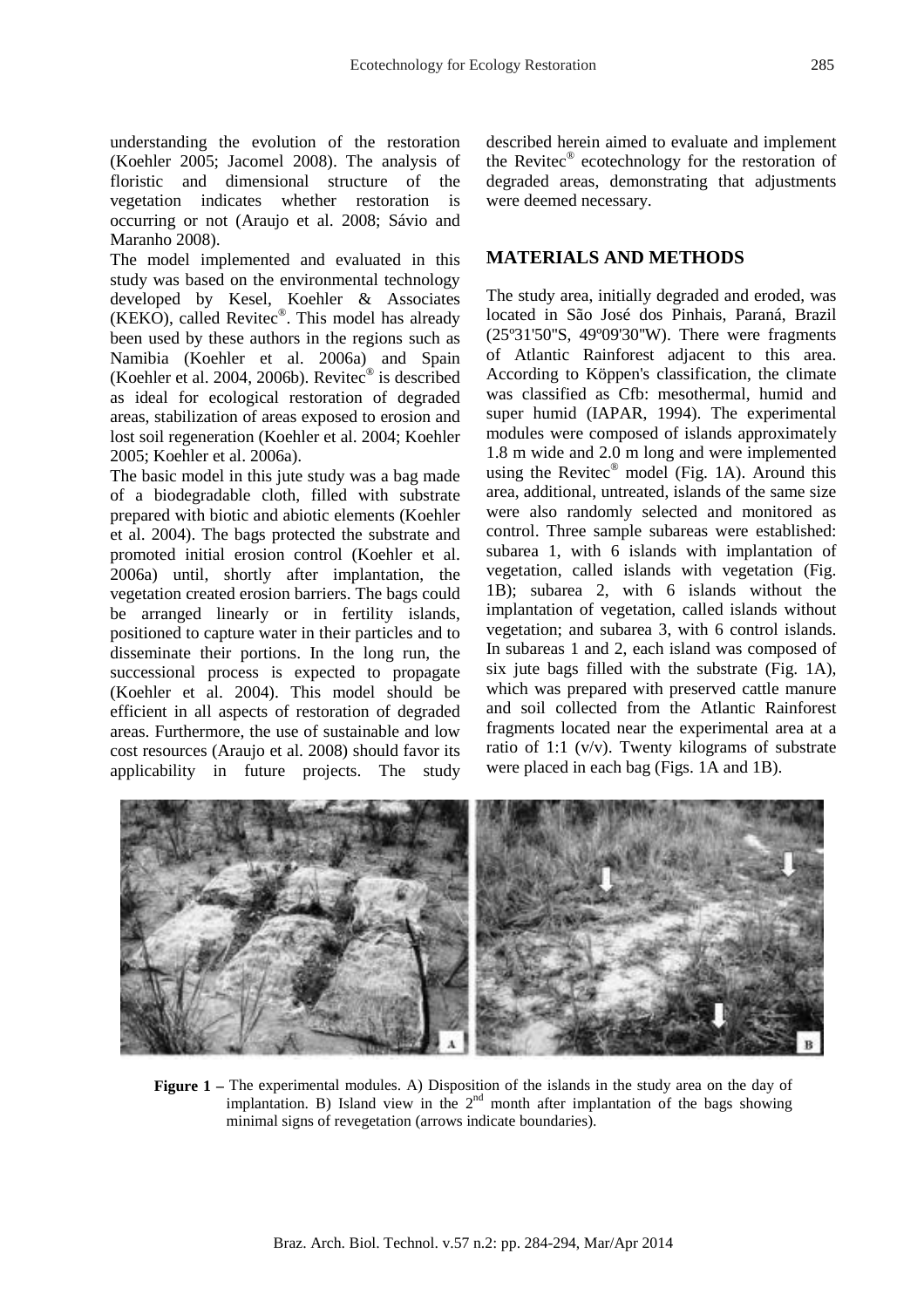Each island with vegetation received the bags containing the seedlings of *Mimosa scabrella* Benth. (Fabaceae) and *Sebastiania commersoniana* (Baill.) L.B.Sm. & R.J.Downs (Euphorbiaceae) provided by the Environmental Institute of Paraná (IAP). The following species, which represented the plants with pioneer ecophysiological traits collected in the surrounding areas were also sown in these islands: *Desmodium adscendens* (Sw.) DC. (Fabaceae); *Vernonia nitidula* Less., *Aspilia montevidensis* (Spreng.) Kuntze and *Bellis* sp. (Asteraceae); *Schizachyrium condensatum* Nees (Poaceae). Two months after the start of the study, *Allophylus edulis* (A. St.- Hil., A. Juss. & Cambess.) Hieron. ex Niederl. (Sapindaceae) seedlings were also planted in each island with vegetation.

Soil and substrate samples for chemical and granulometric analysis were collected at various points (arranged in a zigzag pattern) at a depth of 0-20 cm throughout the study area prior to the implementation (March 2008) and at end of the experiment (October 2008). Chemical analysis was performed by the laboratory of the Soil and Agricultural Engineering Department at the Universidade Federal do Paraná. A routine composition analysis was performed in the soil samples, including clay fraction and total nitrogen, following the method described by Pavan et al. (1992). The interpretation of the results was performed according to Lima and Sirtoli (2003). The granulometric analysis was carried out according to the Brazilian Standards (NBR) 6508 (Associação Brasileira de Normas Técnicas 1984a) and 7181 (Associação Brasileira de Normas Técnicas 1984b).

The evaluation of the survival index (SI) and biometric index (BI), defined by the height and perimeter of the plants at 15 cm from the ground, were performed monthly for the seedlings of *M. scabrella*, *S. commersoniana* and *A. edulis*. Floristic and phytosociological surveys were conducted in June and October 2008. The material was collected and herbarium specimens were prepared according to the appropriate techniques (Fidalgo and Bononi 1989). Species identification was performed based on available literature and comparison with the collection of the herbarium at the Botanical Museum in the city of Curitiba, state of Parana, Brazil. The species names and their authors were confirmed by consultation to the International Plant Names Index (IPNI).

The evaluation of the succession process was carried out through the assessment of the vegetation structure, which was estimated by the horizontal coverage of individuals of each species. The average degree of coverage for each species was determined using the scale proposed by Braun-Blanquet (1979) considering five categories: coverage between 1 and 10% (average degree of coverage of species i in plot k - gck 5%), between 10 and 25% (gck 17.5%), between 25 and 50% (gck 37.5%), between 50 and 75% (gck 62.5%), and between 75 and 100% (gck 87.5%). Estimates of the following phytosociological parameters were determined: absolute frequency  $(AF = 100. \text{pi/TP})$ , relative frequency  $(RF = 100.$ AF/ $\Sigma$ AF); area of the species (AC =  $\Sigma$ gck.ap/100); margin of species in the plot  $(CV = 100$ . CA/TA) and margin on the species ( $RC = 100$ .  $CA/\Sigma CA$ ). Where:  $pi =$  number of plots with the presence of species i;  $TP = total number of plots; ap = area of$ the plot;  $TA = total$  area sampled. The similarity index of Jaccard (Pielou 1975) was employed to estimate the similarity between the subareas. The species diversity was evaluated using the Shannon index (H') (Magurran 1989). The Anderson-Darling test was used to assess the normality of the data and Student's t-test was employed to determine whether the diversity of the subareas was significant, with a significance level of 0.05. Statistical analysis was performed using Statistica for Windows® (Statsoft 2002).

# **RESULTS AND DISCUSSION**

It was possible to observe the emergence of seedlings in all the islands in the first visit, one month after the implementation of the study. Germination and colonization of the plants were observed throughout the duration of the study. The highest index of survival of the planted seedlings was observed in *S. commersoniana* (100%), followed by *A. edulis* (83.34%) and *M. scabrella* (16.67%). From June to August 2008, the seedlings of the three implemented species underwent growth (Table 1). This growth was more pronounced immediately after the implantation in June and October. The species of the implemented seeds were suitable for the recovery of degraded areas (Lorenzi 1998; Glufke 1999; Reis and Kageyama 2003) in the locations with unique coverage such as the Atlantic Rainforest, especially on the wet and marshy soils,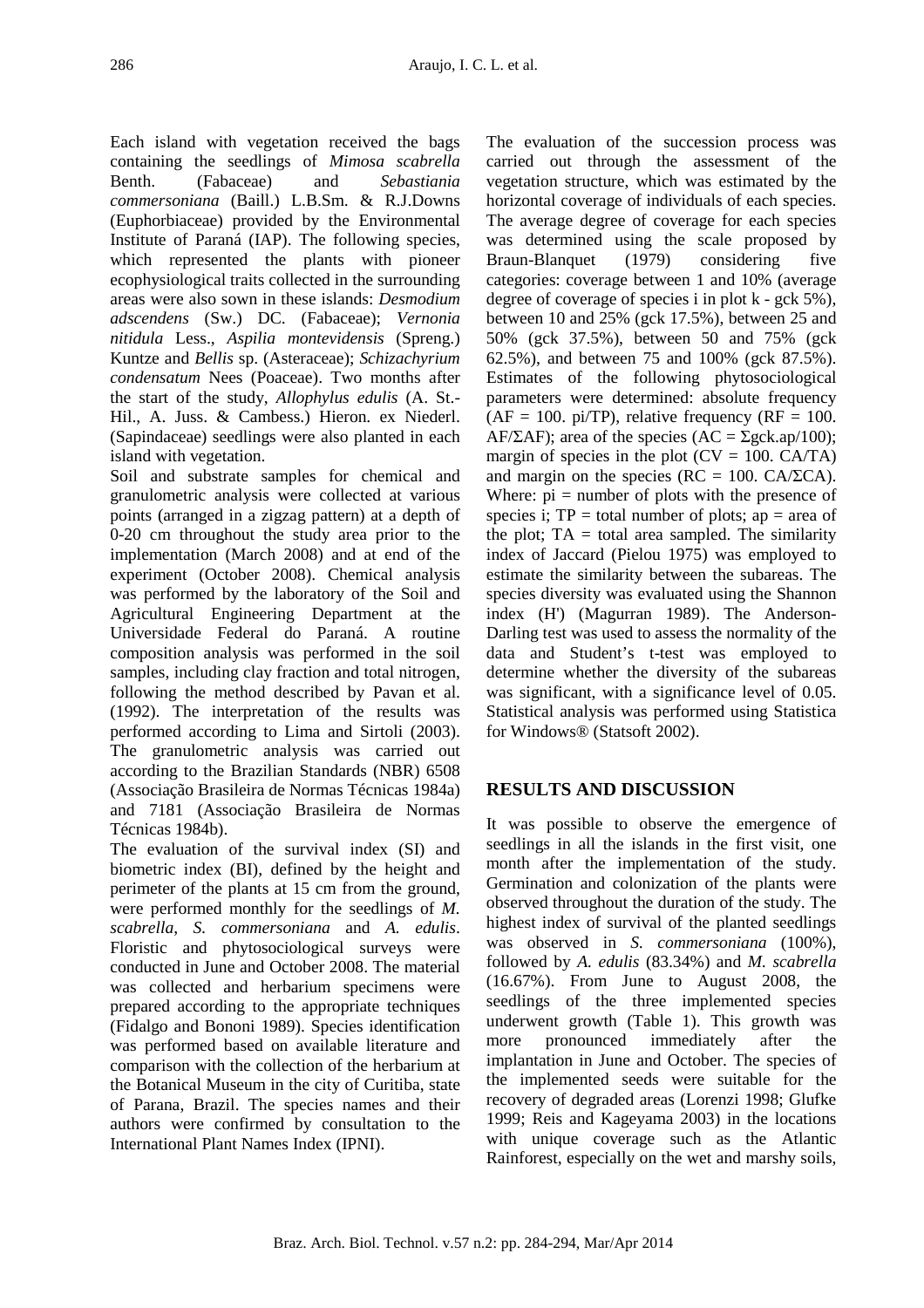as observed by Lorenzi (1998). Observed variations in the survival index and growth rate among species were probably due to climatic conditions and characteristics of deciduous and semi-deciduous species (Lorenzi 1998).

Even during the heaviest rainfalls, the islands remained stable and maintained the vegetation. The jute bags, soil from forest fragments, manure, and re-vegetation were essential factors for soil stabilization and erosion control, providing the reestablishment of pioneer species. The ease of applicability of this environmental technology and its ability to adapt to each area and biome characteristics was observed by the use of low cost jute bags and soil and seeds collected in the area's own surroundings.

The jute bags as well as the soil transposed from the forest fragments, preserved cattle manure and re-vegetation were essential factors for soil stabilization and containment of erosion, allowing the restoration of pioneer species, and therefore, the acceleration of ecological succession. Other experiments using the Revitec<sup>®</sup> model highlighted the importance of these aspects in the context of restoration (Kesel et al. 1999; Koehler et al. 2004; Koehler 2005; Jacomel and Maranho 2005; Koehler et al. 2006a; 2006b; Jacomel 2008).

**Table 1 –** Height and perimeter of the seedlings of species implanted during 2008, the latter measured at 15 cm

| <b>Species</b>            | <b>Parameters</b> | <b>Evaluations</b>       |        |         |            |  |  |  |  |  |
|---------------------------|-------------------|--------------------------|--------|---------|------------|--|--|--|--|--|
| Ratings (average in cm)   |                   | April/08                 | May/08 | June/08 | October/08 |  |  |  |  |  |
| Mimosa scabrella Benth.   | Height            | 30.00                    | 35.00  | 38.00   | 75.00      |  |  |  |  |  |
|                           | Perimeter         | 1.10                     | 1.00   | 1.20    | 2.40       |  |  |  |  |  |
| Sebastiania commersoniana | Height            | 35.50                    | 36.50  | 37.75   | 40.00      |  |  |  |  |  |
|                           | Perimeter         | 1.00                     | 1.00   | 1.17    | 1.12       |  |  |  |  |  |
| Allophylus edulis         | Height            | $\overline{\phantom{a}}$ | 31.20  | 28.80   | 29.20      |  |  |  |  |  |
|                           | Perimeter         | $\overline{\phantom{0}}$ | 0.98   | 1.24    | 1.06       |  |  |  |  |  |

from the ground level.

The presence of the model in the islands and the arrangement of the bags proved to be suitable for the study area, although other authors (Koehler et al. 2004; 2006a) suggested that the bags could be accommodated in different ways such as in a linear or circular fashion. Reis et al. (2007) found that the arrangement of the islands allowed the formation of a center of diversity and the occurrence of natural regeneration in the rest of the area following the characteristic succession stages.

During the study, 118 species were grown in the three subareas. In the first floristic survey conducted in June 2008, there were 65 species, 50 of which belonged to 42 genera, distributed in 16 families, and 15 were not identified (Table 2). The Asteraceae family presented the most representative flora with 20 species, about 31% of the total, followed by Poaceae (8), Fabaceae (4) and Solanaceae (3). In subarea 1, the most representative species was *Bulbostylis capillaris* (L.) Kunth ex C.B.Clarke with a coverage of 22.86%. This species also had the greatest coverage in subarea 2 (23.53%). In subarea 3, the most representative species were *S. angustifolium* Reinw. ex de Vriese and Poaceae 1, with coverage of 11.54% each.

On the second survey, in October 2008, 86 species were found, 70 of which belonged to 55 genera distributed in 18 families, and 16 were not identified (Table 2). The Asteraceae was dominant then, with 21 species, accounting for 24.42% of the total, followed by Poaceae (8), Fabaceae (7) and Rubiaceae (4). In subarea 1, the most representative species were *B. capillaris* (L.) Kunth ex C.B.Clarke and *B. decurrens* (Vell.) Stellf. with coverage of 26.19% each. The widest coverage in subarea 2, with 19.9%, was also by the species *B. capillaris* (L.) Kunth ex C.B.Clarke. In subarea 3, *S. angustifolium* Reinw. ex de Vriese was the most representative species, with a coverage of 57.89%.

The floristic and phytosociological surveys were essential for the analysis of species diversity in each area and also to assess the potential of the environmental technology used in accelerating the succession process. Many authors emphasize the importance of these surveys for the restoration of degraded areas (Moore et al. 1970; Wikum and Shanholtz 1978; Lamb 1998).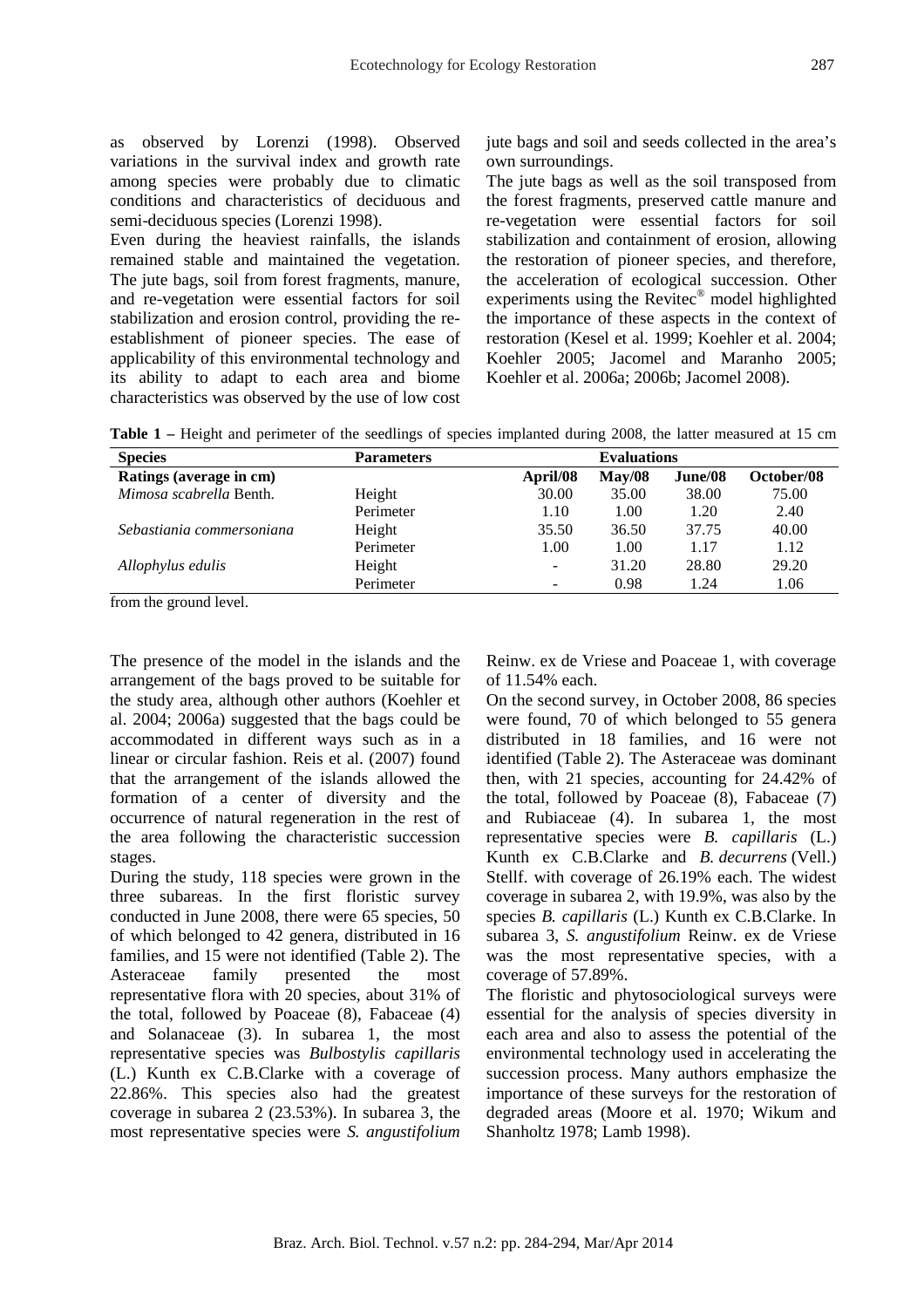**Table 2 -** Floristic composition and phytosociological structure in the three subareas (subarea 1, with implantation of vegetation; subarea 2, without implantation of vegetation; and subarea 3, control) during 2008. RC: relative coverage; AC: average coverage.

|                                       | Subarea 1                |                              |                                  |                       |                              | Subarea 2                    |                          |                          | Subarea 3                |                          |                          |      |
|---------------------------------------|--------------------------|------------------------------|----------------------------------|-----------------------|------------------------------|------------------------------|--------------------------|--------------------------|--------------------------|--------------------------|--------------------------|------|
| <b>Species</b>                        |                          | June                         |                                  | <b>October</b>        | June                         |                              | October                  |                          | October<br>June          |                          |                          |      |
|                                       | RC                       | AC                           | RC                               | AC                    | RC                           | AC                           | RC                       | AC                       | RC                       | AC                       | RC                       | AС   |
| Achyrocline satureioides (Lam.)       | 0.00                     | 0.00                         |                                  |                       | 0.00                         | 0.00                         | 0.00                     | 0.00                     |                          |                          | 0.00                     | 0.00 |
| DC.                                   |                          |                              |                                  |                       |                              |                              |                          |                          |                          |                          |                          |      |
| Aeschynomene falcata (Poir.)          |                          |                              |                                  |                       |                              |                              |                          |                          |                          |                          | 0.00                     | 0.00 |
| DC.                                   |                          |                              |                                  |                       |                              |                              |                          |                          |                          |                          |                          |      |
| Allophylus edulis (A. St.-Hil.,       | 0.00                     | 0.00                         | 0.00                             | 0.00                  |                              |                              |                          |                          |                          |                          |                          |      |
| A. Juss. & Cambess.) Hieron.          |                          |                              |                                  |                       |                              |                              |                          |                          |                          |                          |                          |      |
| ex Niederl.                           |                          |                              |                                  |                       |                              |                              |                          |                          |                          |                          |                          |      |
| Andropogon leucostachyus              |                          |                              | 4.76                             | 5.00                  |                              |                              |                          |                          |                          |                          | 0.00                     | 0.00 |
| Kunth                                 |                          |                              |                                  |                       |                              |                              |                          |                          |                          |                          |                          |      |
| Aspilia montevidensis (Spreng.)       | 0.00                     | 0.00                         | 0.00                             | 0.00                  |                              |                              | 3.51                     | 5.00                     | 0.00                     | 0.00                     | 10.53                    | 5.00 |
| Kuntze                                |                          |                              |                                  |                       |                              |                              |                          |                          |                          |                          |                          |      |
| Axonopus compressus (Sw.) P.          | 0.00                     | 0.00                         | 0.00                             | 0.00                  | 0.00                         | 0.00                         | 3.51                     | 5.00                     | 0.00                     | 0.00                     |                          |      |
| Beauv.                                |                          |                              |                                  |                       |                              |                              |                          |                          |                          |                          |                          |      |
| Baccharis vulneraria Baker            | 0.00                     | 5.00                         |                                  |                       | 19.61                        | 17.50                        | $\overline{a}$           | Ē,                       |                          |                          |                          |      |
| Baccharis axillaris DC.               |                          |                              |                                  |                       |                              |                              |                          |                          | 0.00                     | 0.00                     |                          |      |
| Baccharis caprariifolia DC.           | $\overline{a}$           |                              |                                  | $\overline{a}$        |                              |                              | 0.00                     | 0.00                     | $\overline{\phantom{a}}$ | $\overline{\phantom{0}}$ | 0.00                     | 0.00 |
| Baccharis dracunculifolia DC.         | 0.00                     | 0.00                         | 0.00                             | 0.00                  |                              | $\overline{\phantom{a}}$     | 0.00                     | 0.00                     | $\blacksquare$           | $\overline{a}$           | $\overline{\phantom{a}}$ |      |
| Baccharis erioclada DC.               | $\overline{\phantom{a}}$ | $\overline{a}$               | $\overline{\phantom{a}}$         | 0.69                  |                              |                              | $\overline{a}$           | $\overline{a}$           | 0.00                     | 0.00                     | 0.00                     | 0.00 |
| Baccharis megapotamica                | $\overline{\phantom{0}}$ |                              | 4.76                             | 5.00                  |                              |                              |                          |                          |                          |                          |                          |      |
| Spreng.                               |                          |                              |                                  |                       |                              |                              |                          |                          |                          |                          |                          |      |
| Baccharis pauciflosculosa DC.         | 0.00                     | 0.00                         | $\overline{\phantom{a}}$         |                       |                              |                              |                          |                          |                          |                          |                          |      |
| Baccharis schultzii Baker             | $\overline{\phantom{0}}$ | $\overline{\phantom{a}}$     | 0.00<br>$\overline{\phantom{a}}$ | 0.00<br>$\frac{1}{2}$ |                              |                              | 0.00                     | 0.00                     |                          |                          |                          |      |
| Baccharis semiserrata DC.             |                          | $\overline{\phantom{a}}$     | 0.00                             | 0.00                  |                              |                              |                          |                          |                          |                          |                          |      |
| Baccharis spicata Hieron.             | $\overline{a}$           | $\overline{\phantom{a}}$     |                                  |                       |                              |                              | $\overline{a}$           |                          |                          |                          |                          |      |
| Baccharis trimera (Less.) DC.         | 0.00                     | 0.00                         | 0.00                             | 0.00                  | 0.00                         | 0.00                         | 7.02                     | 5.00                     | 0.00                     | 0.00                     | 0.00                     | 5.00 |
| Baccharis uncinella DC.               | 0.00                     | 0.00                         | 0.00                             | 0.00                  | $\overline{\phantom{a}}$     |                              |                          |                          |                          |                          |                          |      |
| Baccharis decurrens (Vell.)           | 17.14                    | 17.50                        | 26.19                            | 37.50                 | 0.00                         | 5.00                         | 10.53                    | 5.00                     | 0.00                     | 0.00                     | 10.53                    | 5.00 |
| Stellf.                               |                          |                              |                                  |                       |                              |                              |                          |                          |                          |                          |                          |      |
| Bulbostylis capillaris (L.)           | 22.86                    | 17.50                        | 26.19                            | 17.50                 | 23.53                        |                              | 17.50 19.30              | 17.50                    | 3.85                     | 5.00                     | 10.53                    | 5.00 |
| Kunth ex C.B.Clarke                   |                          |                              |                                  |                       |                              |                              |                          |                          |                          |                          |                          |      |
| Calamagrostis viridiflavescens        |                          |                              | 0.00                             | 0.00                  |                              |                              |                          |                          |                          |                          |                          |      |
| Steud.                                |                          |                              |                                  |                       |                              |                              |                          |                          |                          |                          |                          |      |
| Campovassouria cruciata               |                          |                              | 0.00                             | 0.00                  |                              |                              |                          |                          |                          |                          |                          |      |
| (Vell.) R.M.King & H.Rob.             |                          |                              |                                  |                       |                              |                              |                          |                          |                          |                          |                          |      |
| Chromolaena ascendens (Sch.B)         |                          |                              | 0.00                             | 0.00                  |                              |                              |                          |                          |                          |                          |                          |      |
| ip. ex Baker) R.M.King &              |                          |                              |                                  |                       |                              |                              |                          |                          |                          |                          |                          |      |
| H.Rob.                                |                          |                              |                                  |                       |                              |                              |                          |                          |                          |                          |                          |      |
| Commelinaceae 1*                      | 0.00                     | 5.00                         | 0.00                             | 0.00                  | 0.00                         | 5.00                         | 0.00                     | 0.00                     |                          |                          | 0.00                     | 0.00 |
| Conyza bonariensis (L.)               | 0.00                     | 0.00                         | 0.00                             | 0.00                  | 0.00                         | 0.00                         |                          |                          |                          |                          |                          |      |
| Cronquist                             |                          |                              |                                  |                       |                              |                              |                          |                          |                          |                          |                          |      |
| Coronopus didymus (L.) Sm.            | 0.00                     | 0.00                         |                                  |                       | 0.00                         | 0.00                         |                          |                          |                          |                          |                          |      |
| Crotalaria hilariana Benth.           | $\overline{a}$           | $\frac{1}{2}$                | 0.00                             | 0.00                  | $\qquad \qquad \blacksquare$ | $\overline{\phantom{a}}$     | $\overline{\phantom{a}}$ | $\overline{\phantom{a}}$ |                          |                          |                          |      |
| Croton pallidus Müll.Arg              | $\overline{a}$           | $\frac{1}{2}$                | 0.00                             | 0.00                  | $\qquad \qquad -$            | $\overline{\phantom{a}}$     | 0.00                     | 0.00                     | $\overline{\phantom{a}}$ |                          |                          |      |
| Cyperus surinamensis Rottb.           | $\overline{\phantom{0}}$ | $\blacksquare$               | 0.00                             | 0.00                  | $\overline{\phantom{0}}$     | $\overline{\phantom{a}}$     | 0.00                     | 0.00                     |                          |                          |                          |      |
| Desmodium sp.                         | 0.00                     | 0.00                         | 4.76                             | 5.00                  | 0.00                         | 5.00                         | 3.51                     | 5.00                     | 0.00                     | 0.00                     | 0.00                     | 0.00 |
| Dichondra microcalyx (Hallier         | 0.00                     | 0.00                         | $\overline{\phantom{0}}$         | $\overline{a}$        | 0.00                         | 0.00                         | $\overline{a}$           |                          |                          |                          |                          |      |
| f.) Fabris                            |                          |                              |                                  |                       |                              |                              |                          |                          |                          |                          |                          |      |
| Disynaphia ligulifolia (Hook. & 0.00  |                          | 0.00                         | 0.00                             | 0.00                  | 0.00                         | 0.00                         | 0.00                     | 0.00                     | 0.00                     | 5.00                     | 0.00                     | 0.00 |
| Arn.) R.M. King & H. Rob.             |                          |                              |                                  |                       |                              |                              |                          |                          |                          |                          |                          |      |
| Eragrostis ciliaris Kunth             |                          |                              | 0.00                             | 0.00                  |                              |                              | 0.00                     | 0.00                     |                          |                          |                          |      |
| Eriosema crinitum Benth.              |                          | $\overline{\phantom{a}}$     | 0.00                             | 0.00                  | $\overline{a}$               | $\qquad \qquad \blacksquare$ | $\overline{\phantom{0}}$ |                          | $\overline{\phantom{a}}$ | $\overline{\phantom{0}}$ | 0.00                     | 0.00 |
| Erythroxylum deciduum A.St.-          |                          |                              |                                  |                       |                              |                              |                          |                          |                          | $\overline{a}$           | 0.00                     | 0.00 |
| Hil.                                  |                          |                              |                                  |                       |                              |                              |                          |                          |                          |                          |                          |      |
| Fabaceae 1*                           | $\overline{\phantom{0}}$ | $\qquad \qquad \blacksquare$ | 0.00                             | 5.00                  |                              |                              |                          | $\overline{\phantom{0}}$ | 0.00                     | 0.00                     | $\overline{\phantom{a}}$ |      |
| Fabaceae 2*                           |                          | $\overline{a}$               | $\overline{\phantom{a}}$         | $\overline{a}$        |                              |                              |                          |                          | $\overline{\phantom{0}}$ | $\overline{\phantom{0}}$ | 0.00                     | 0.00 |
| Facelis retusa (Lam.) Sch.Bip.        |                          | $\overline{a}$               | 0.00                             | 0.00                  |                              |                              |                          |                          |                          |                          |                          |      |
| Fimbristylis autumnalis (Willd.) 0.00 |                          | 0.00                         | $\overline{\phantom{0}}$         |                       |                              |                              |                          |                          |                          | -                        | $\overline{\phantom{0}}$ |      |
| Roem. & Schult.                       |                          |                              |                                  |                       |                              |                              |                          |                          |                          |                          |                          |      |

(Cont. ...)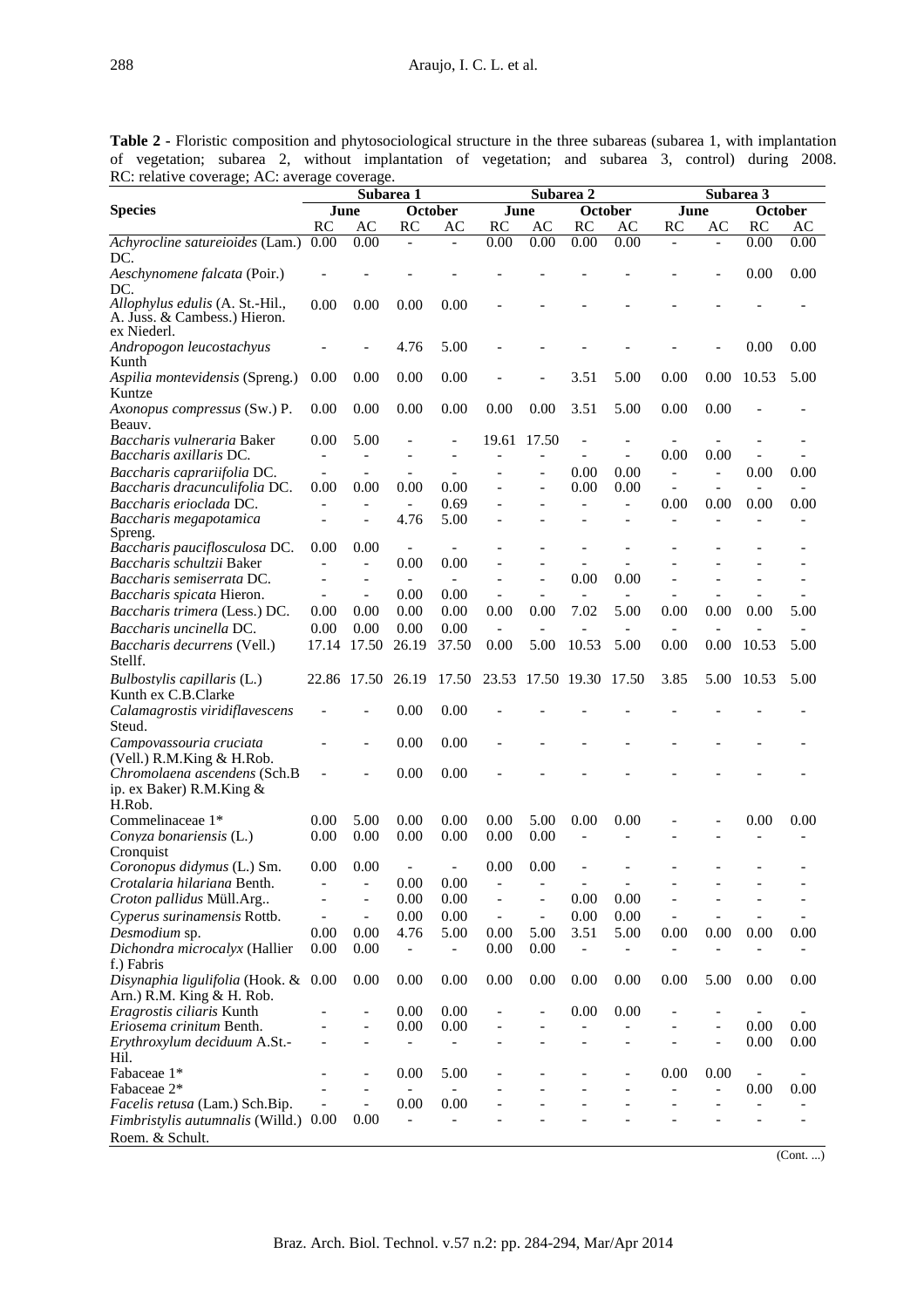| (Cont. Table 2) |  |  |
|-----------------|--|--|
|-----------------|--|--|

|                                                                     |                          |                          | Subarea 1                                            |                                                | Subarea 2                |                              |                              |                          | Subarea 3                |      |                |               |
|---------------------------------------------------------------------|--------------------------|--------------------------|------------------------------------------------------|------------------------------------------------|--------------------------|------------------------------|------------------------------|--------------------------|--------------------------|------|----------------|---------------|
| <b>Species</b>                                                      |                          | June                     | October                                              |                                                |                          | June                         |                              | October                  | June                     |      |                | October       |
|                                                                     | <b>RC</b>                | AC                       | <b>RC</b>                                            | AC                                             | <b>RC</b>                | AC                           | <b>RC</b>                    | AC                       | RC                       | AC   | <b>RC</b>      | AC            |
| Galium hypocarpium (L.)<br>Fosberg                                  | $\overline{a}$           | $\overline{\phantom{a}}$ | 0.00                                                 | 0.00                                           | $\overline{\phantom{0}}$ | $\overline{a}$               | 0.00                         | 0.00                     | $\overline{\phantom{a}}$ |      |                |               |
| Gnaphalium purpureum L.<br>Gnaphalium spicatum Lam.                 | 0.00<br>0.00             | 0.00<br>0.00             | 0.00<br>$\overline{\phantom{a}}$                     | 0.00<br>$\overline{\phantom{a}}$               | 0.00                     | 0.00                         | 0.00                         | 5.00                     | 0.00                     | 0.00 |                |               |
| Hybanthus parviflorus (L.f.)<br>Baill.                              | $\overline{a}$           | $\overline{a}$           | 0.00                                                 | 0.00                                           | 0.00                     | 0.00                         | 0.00                         | 0.00                     |                          |      |                |               |
| Hypochaeris brasiliensis (Less.)<br>Benth. & Hook.f. ex Griseb.     | 0.00                     | 0.00                     |                                                      |                                                | 0.00                     | 0.00                         |                              | $\overline{a}$           | 0.00                     | 0.00 |                |               |
| Hypochaeris radicata L.                                             |                          |                          |                                                      |                                                |                          |                              | 0.00                         | 0.00                     |                          |      | 0.00           | 0.00          |
| Ipomoea indivisa Hallier f.                                         | 5.71                     | 5.00                     | $\overline{\phantom{a}}$                             | $\overline{\phantom{a}}$                       | 11.76                    | 5.00                         | $\overline{\phantom{a}}$     |                          |                          |      | 0.00           | 0.00          |
| Juncus micranthus Desv.                                             | 0.00                     | 0.00                     | 0.00                                                 | 0.00                                           | 0.00                     | 0.00                         | 0.00                         | 0.00                     |                          |      |                |               |
| Juncus microcephalus Kunth                                          | $\overline{\phantom{a}}$ | $\overline{\phantom{a}}$ | 0.00                                                 | 0.00                                           | $\overline{\phantom{a}}$ | $\overline{\phantom{a}}$     | $\overline{\phantom{a}}$     | $\overline{\phantom{a}}$ | $\overline{a}$           | L.   |                |               |
| Lactuca scariola L.                                                 | $\overline{a}$           | $\overline{\phantom{a}}$ | 0.00                                                 | 0.00                                           | $\overline{\phantom{0}}$ | $\overline{a}$               | 0.00                         | 0.00                     | $\overline{a}$           |      |                |               |
| Lolium multiflorum Lam.                                             | 5.71                     | 5.00                     | 4.76                                                 | 5.00                                           | 0.00                     | 5.00                         | 7.02                         | 5.00                     | 0.00                     | 0.00 |                |               |
| Lycopodiella caroliniana (L.)<br>Pic.Serm.                          |                          |                          |                                                      | $\overline{\phantom{a}}$                       |                          | ۰                            | $\overline{\phantom{a}}$     | $\overline{a}$           | 0.00                     | 0.00 |                |               |
| <i>Mikania micrantha</i> Kunth                                      |                          |                          | 0.00                                                 | 5.00                                           |                          |                              | 7.02                         | 5.00                     |                          |      |                |               |
| <i>Mimosa daleoides</i> Benth.                                      |                          | $\blacksquare$           | 0.00                                                 | 0.00                                           |                          |                              | $\qquad \qquad \blacksquare$ | L,                       |                          |      |                |               |
| <i>Mimosa scabrella</i> Benth.                                      | 0.00                     | 0.00                     | 0.00                                                 | 0.00                                           | $\overline{a}$           | $\overline{a}$               | $\overline{a}$               |                          |                          |      |                |               |
| Mitracarpus hirtus (Sw.) DC.                                        | $\overline{\phantom{a}}$ | $\overline{\phantom{a}}$ | $\overline{\phantom{a}}$                             | $\qquad \qquad -$                              |                          | $\overline{\phantom{0}}$     | 0.00                         | 0.00                     | $\overline{a}$           |      |                |               |
| Noticastrum calvatum (Baker)<br>Cuatrec.<br>Panicum helobium Mez ex | 0.00                     | 0.00                     | 4.76                                                 | $\overline{a}$<br>5.00                         | 0.00                     | 0.00                         | 10.53                        | 5.00                     | 0.00                     | 0.00 | 0.00           | 0.00          |
| Henrard                                                             |                          |                          |                                                      |                                                |                          |                              |                              |                          |                          |      |                |               |
| Panicum repens L.                                                   | 0.00                     | 0.00                     | 0.00                                                 | 0.00                                           | $\overline{\phantom{a}}$ |                              |                              |                          |                          |      | 0.00           | 0.00          |
| Panicum sp.1*                                                       |                          | $\overline{\phantom{a}}$ | 0.00                                                 | 0.00                                           | $\overline{\phantom{0}}$ | $\overline{a}$               | 0.00                         | 0.00                     |                          |      |                |               |
| Panicum sp.2*                                                       | 0.00                     | 0.00                     | $\sim$                                               | $\overline{\phantom{a}}$                       | 0.00                     | 0.00                         | $\overline{\phantom{a}}$     | $\blacksquare$           | 11.54                    | 5.00 | $\overline{a}$ |               |
| Paspalum urvillei Steud.                                            | 0.00                     | 0.00                     | 4.76                                                 | 5.00                                           | 0.00                     | 0.00                         | 0.00                         | 5.00                     | 0.00                     | 0.00 |                |               |
| Paronvchia camphorosmoides<br>Cambess.<br>Paronychia communis       | $\overline{\phantom{0}}$ |                          | 0.00                                                 | 0.00                                           | 0.00<br>0.00             | 0.00<br>0.00                 | 3.51                         | 5.00                     |                          |      |                |               |
| Cambess.                                                            |                          |                          |                                                      |                                                |                          |                              |                              |                          |                          |      |                |               |
| Petunia regnellii R.E.Fr.                                           | 0.00                     | 5.00                     | $\qquad \qquad -$                                    | $\overline{\phantom{a}}$                       | 0.00                     | 5.00                         |                              |                          |                          |      |                |               |
| Petunia sp.*                                                        |                          | $\overline{a}$           | 4.76                                                 | 5.00                                           |                          | $\overline{a}$               | 7.02                         | 5.00                     |                          |      |                |               |
| Plantago guilleminiana Decne.                                       |                          |                          | 0.00                                                 | 0.00                                           |                          |                              | $\qquad \qquad \blacksquare$ |                          |                          |      |                |               |
| Polygala pulchella A.St.-Hil.                                       | $\overline{a}$           | $\frac{1}{2}$            | 0.00                                                 | 0.00                                           |                          | $\qquad \qquad -$            | L,                           |                          |                          |      | 0.00           | 0.00          |
| Polygonum aviculare L.                                              |                          | $\overline{\phantom{a}}$ | 0.00                                                 | 0.00                                           |                          | $\overline{\phantom{0}}$     | 0.00                         | 5.00                     |                          |      |                |               |
| Richardia brasiliensis Gomes                                        |                          | $\overline{a}$           | 0.00                                                 | 0.00                                           |                          |                              | $\overline{a}$               |                          |                          |      |                |               |
| <i>Richardia humistrata</i> Steud.                                  | $\overline{\phantom{0}}$ | $\overline{\phantom{a}}$ | 0.00                                                 | 0.00                                           | $\frac{1}{2}$            | $\overline{\phantom{a}}$     | $\overline{a}$               | L,                       |                          |      |                |               |
| Saccharum angustifolium Rein<br>w. ex de Vriese                     | 0.00                     | 5.00                     | 9.52                                                 | 5.00                                           | 0.00<br>0.00             | 5.00                         | 3.51                         | 5.00                     | 11.54<br>3.85            | 5.00 | 57.89          | 17.50<br>5.00 |
| Schizachyrium condensatum<br>Nees                                   | 0.00                     | 0.00                     | 0.00                                                 | 0.00                                           |                          | 0.00                         | 0.00                         | 0.00                     |                          | 5.00 | 10.53          |               |
| Sebastiania commersoniana (B<br>aill.) L.B.Sm. & R.J.Downs          | 0.00                     | 0.00                     | 0.00                                                 | 0.00                                           |                          |                              |                              |                          |                          |      |                |               |
| Senecio brasiliensis Less.                                          | 0.00                     | 0.00                     | 0.00                                                 | 0.00                                           |                          |                              |                              |                          |                          |      |                |               |
| Sisyrinchium micranthum Cav.                                        |                          | $\overline{a}$           | 0.00                                                 | 0.00                                           |                          | $\overline{a}$               | 0.00                         | 0.00                     |                          |      | 0.00           | 0.00          |
| Sisyrinchium vaginatum Spreng.                                      | $\overline{\phantom{0}}$ | $\overline{a}$           | 0.00                                                 | 0.00                                           | $\overline{\phantom{a}}$ | $\qquad \qquad \blacksquare$ | 3.51                         | 5.00                     |                          |      |                |               |
| Solanum americanum Mill.<br>Solanum sisymbriifolium Lam.            | $\frac{1}{2}$            | $\overline{a}$           | $\overline{\phantom{0}}$<br>$\overline{\phantom{a}}$ | $\qquad \qquad \blacksquare$<br>$\blacksquare$ | 0.00<br>0.00             | 0.00<br>0.00                 | 0.00<br>0.00                 | 0.00<br>5.00             | $\overline{a}$           |      |                |               |
| Solidago chilensis Meyen                                            | 0.00                     | 0.00                     | 0.00                                                 | 0.00                                           | 0.00                     | 0.00                         | 0.00                         | 0.00                     | 0.00                     | 0.00 | 0.00           | 0.00          |
| Sonchus asper (L.) Hill                                             | 0.00                     | 0.00                     | 0.00                                                 | 0.00                                           | 0.00                     | 0.00                         | 0.00                         | 0.00                     | $\overline{a}$           |      |                |               |
| Sonchus oleraceus L.                                                | 0.00                     | 0.00                     | $\overline{\phantom{a}}$                             | $\overline{\phantom{a}}$                       | 0.00                     | 0.00                         | $\overline{a}$               | $\overline{\phantom{a}}$ |                          |      | 0.00           | 0.00          |
| sp. 1*                                                              | 5.71                     | 5.00                     | 0.00                                                 | 0.00                                           | 0.00                     | 0.00                         | $\overline{a}$               | $\overline{a}$           |                          |      |                |               |
| sp. 2*                                                              | $\overline{\phantom{0}}$ |                          |                                                      |                                                | $\overline{\phantom{0}}$ |                              |                              | $\overline{a}$           | 0.00                     | 0.00 |                |               |
| sp. 3*                                                              | 0.00                     | 0.00                     |                                                      | $\overline{a}$                                 | 0.00                     | 0.00                         |                              |                          |                          |      |                |               |
| sp. 4*                                                              |                          |                          |                                                      | $\overline{\phantom{a}}$                       | 0.00                     | 0.00                         |                              |                          |                          |      |                |               |
| sp. 5*                                                              | 0.00                     | 0.00                     |                                                      | $\qquad \qquad \blacksquare$                   | 0.00<br>0.00             | 0.00<br>0.00                 |                              |                          |                          |      |                |               |
| sp. 6*<br>sp. 7*                                                    | -                        |                          |                                                      | L,<br>$\qquad \qquad -$                        | 0.00                     | 0.00                         |                              |                          |                          |      |                |               |
| sp. 8*                                                              |                          |                          |                                                      |                                                | 0.00                     | 0.00                         |                              |                          |                          |      |                |               |
|                                                                     |                          |                          |                                                      |                                                |                          |                              |                              |                          |                          |      |                |               |

(Cont. ...)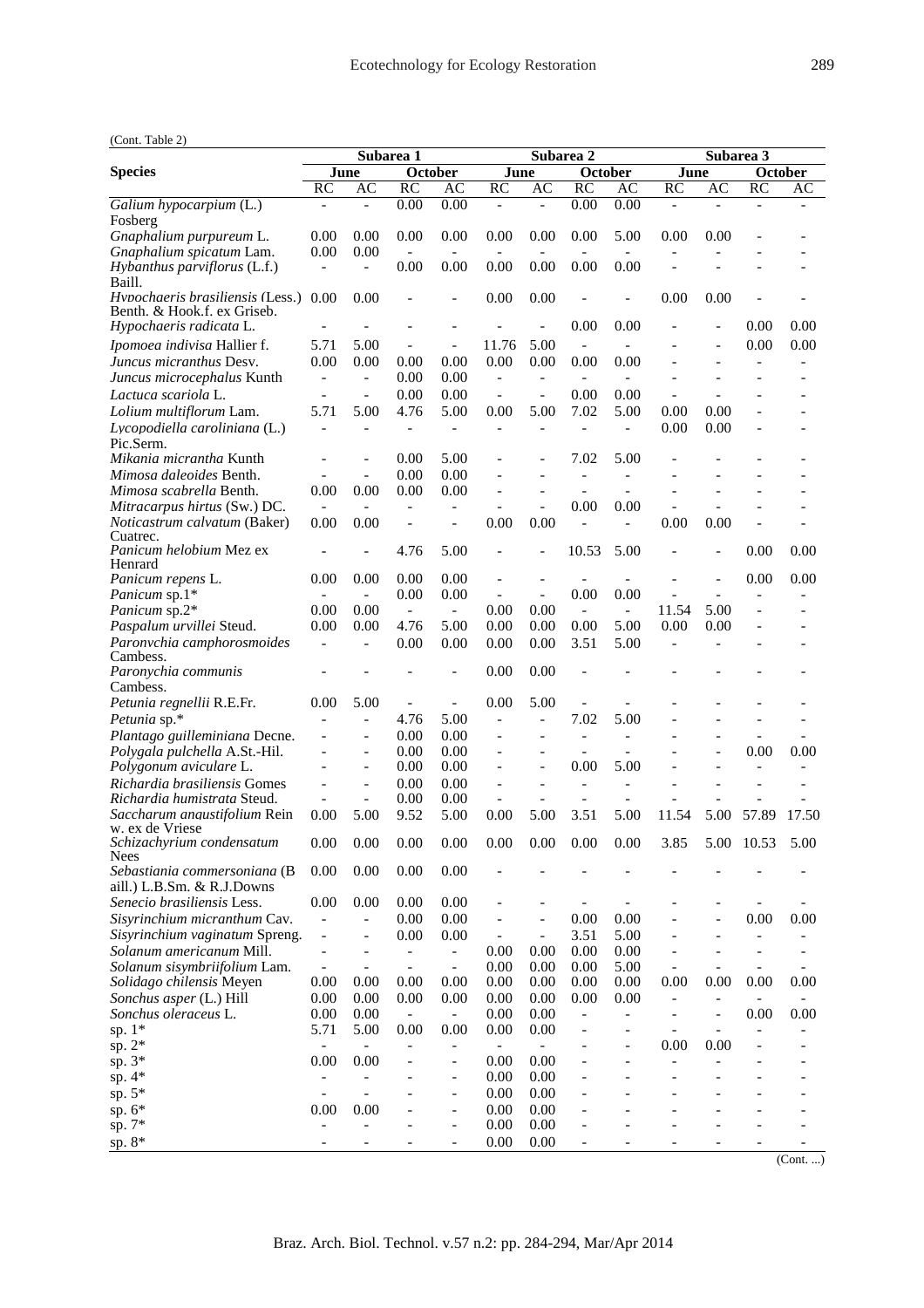|                               | Subarea 1 |                |                          |                          |      | Subarea 2                |         |                        | Subarea 3  |       |                 |         |
|-------------------------------|-----------|----------------|--------------------------|--------------------------|------|--------------------------|---------|------------------------|------------|-------|-----------------|---------|
| <b>Species</b>                | June      |                |                          | October                  |      | June                     | October |                        | June       |       |                 | October |
|                               | <b>RC</b> | AC             | $\overline{RC}$          | AC                       | RC   | AC                       | RC      | $\mathbf{A}\mathbf{C}$ | RC         | AC    | $\overline{RC}$ | AC      |
| sp. $9^*$                     | 0.00      | 0.00           | $\overline{\phantom{a}}$ |                          |      |                          |         |                        |            |       |                 |         |
| sp. 10                        | 0.00      | 0.00           |                          |                          |      |                          |         |                        |            |       |                 |         |
| sp. 11*                       | 0.00      | 0.00           |                          | ۰                        | 0.00 | 0.00                     |         |                        |            |       |                 |         |
| sp. $12*$                     |           |                |                          |                          | 0.00 | 0.00                     |         |                        |            |       |                 |         |
| sp. 13*                       | 0.00      | 0.00           |                          |                          |      |                          |         |                        | 0.00       | 0.00  |                 |         |
| sp. 14*                       |           |                |                          |                          |      |                          |         | ۰                      | 0.00       | 0.00  |                 |         |
| sp. 15*                       |           |                |                          |                          |      |                          |         |                        | 0.00       | 0.00  |                 |         |
| sp. 16*                       |           |                | 4.76                     | 5.00                     |      | -                        | 10.53   | 5.00                   |            |       |                 |         |
| sp. 17*                       |           | -              | 0.00                     | 0.00                     |      |                          |         |                        |            |       |                 |         |
| sp. 18*                       |           | $\overline{a}$ | 0.00                     | 0.00                     |      |                          |         |                        |            |       |                 |         |
| sp. 19*                       |           | -              | 0.00                     | 0.00                     |      |                          |         |                        |            |       |                 |         |
| sp. 20*                       |           | -              | 0.00                     | 0.00                     |      |                          |         |                        |            |       |                 |         |
| sp. 21*                       |           |                | 0.00                     | 0.00                     |      |                          |         |                        |            |       |                 |         |
| sp. $22*$                     |           |                |                          |                          |      | $\overline{\phantom{0}}$ | 0.00    | 0.00                   |            |       |                 |         |
| sp. 23*                       |           |                |                          |                          |      | ۰                        | 0.00    | 0.00                   |            |       |                 |         |
| sp. 24*                       |           |                |                          |                          |      |                          | 0.00    | 0.00                   |            |       |                 |         |
| sp. 25*                       |           |                |                          |                          |      | -                        | 0.00    | 0.00                   |            |       |                 |         |
| sp. 26*                       |           |                |                          |                          |      | $\blacksquare$           | 0.00    | 0.00                   |            |       |                 |         |
| sp. 27*                       |           |                |                          |                          |      |                          | 0.00    | 0.00                   |            |       |                 |         |
| sp. 28*                       |           |                |                          |                          |      |                          | 0.00    | 0.00                   |            |       |                 |         |
| Stipa sp.*                    |           |                | 0.00                     | 0.00                     |      |                          |         |                        |            |       |                 |         |
| Taraxacum officinale          | 0.00      | 0.00           |                          |                          |      |                          |         |                        |            |       |                 |         |
| F.H.Wigg.                     |           |                |                          |                          |      |                          |         |                        |            |       |                 |         |
| Trifolium repens L.           |           |                |                          |                          | 0.00 | 0.00                     |         |                        |            |       |                 |         |
| Veronica arvensis L.          |           | -              | 0.00                     | 0.00                     |      |                          |         |                        |            |       |                 |         |
| Vernonia nitidula Less.       |           |                | 0.00                     | 0.00                     |      |                          | 0.00    | 0.00                   |            |       |                 |         |
| <i>Veronica persica Poir.</i> | 0.00      | 0.00           | $\qquad \qquad -$        | $\overline{a}$           | 0.00 | 0.00                     |         |                        |            |       |                 |         |
| No species                    | 37.14     | 37.50          | 0.00                     | $\overline{\phantom{a}}$ | 4.72 | 33.33                    | 1.85    | 0.00                   | 7.59       | 80.70 | 7.32            | 62.50   |
| Total                         | 100       | 107.5          | <b>100</b>               | 147.5                    | 100  | 107.5                    | 100     | 120                    | <b>100</b> | 107.5 | 100             | 105     |

(Cont. Table 2)

The biggest floristic representativeness of the Asteraceae and Poaceae was also observed in the studies of seed banks of the forest fragments in the state of São Paulo (Baider et al. 2001) and in the application of the Revitec<sup>®</sup> model in the degraded pastures in the state of Paraná, Brazil (Jacomel 2008). *Bulbostylis capillaris* (L.) Kunth ex C.B.Clarke was the most prevalent in the subareas where the model was implemented, possibly because of the seed bank. There was high germination of this species in the soil collected in forest fragments that was deposited near the study area. This species was identified in a floristic survey carried out in the urban area of Curitiba, PR and reported as an Atlantic Rainforest native (Biondi and Pedrosa-Macedo 2008). According to Viani and Rodrigues (2009) and Mackenzie and Naeth (2010), salvaged soils could harbor appropriate plant species to develop diverse ecosystems. Baider et al. (2001), Reis et al. (2007) and Schorn et al. (2010) reported that the seed bank allowed recolonization with the seeds and other propagules of pioneer plant species.

Rodrigues et al. (2010) observed that the use of

seed banks transposition in forest restoration projects demonstrated to be a viable alternative to stimulate forest succession in degraded areas. However, Baider et al. (2001) suggested that the seed bank alone was not sufficient for restoration, indicating that it was necessary that the seeds were derived from other sources, since frequently the bank did not store in the soil seeds of medium and large woody species, which were tolerant to the shade. In this context, the importance of planting seeds and seedlings of species characteristic of the surrounding forest fragments was evident.

The Shannon index (H') revealed that the highest species diversity was observed in October/2008 in Subarea 1 (1.76 nats/ind.) and Subarea 2 (1.66 nats/ind.). In the control area (Subarea 3), the Shannon index (H') was 1.37 nats/ind. in October/2008. A higher diversity of species was observed in the area where the model was implemented with vegetation (Fig. 2). Significant differences were observed in the Shannon indices (H') for the subareas 1 and 2 between the first (June 2008) and the second assessment (Oct. 2008).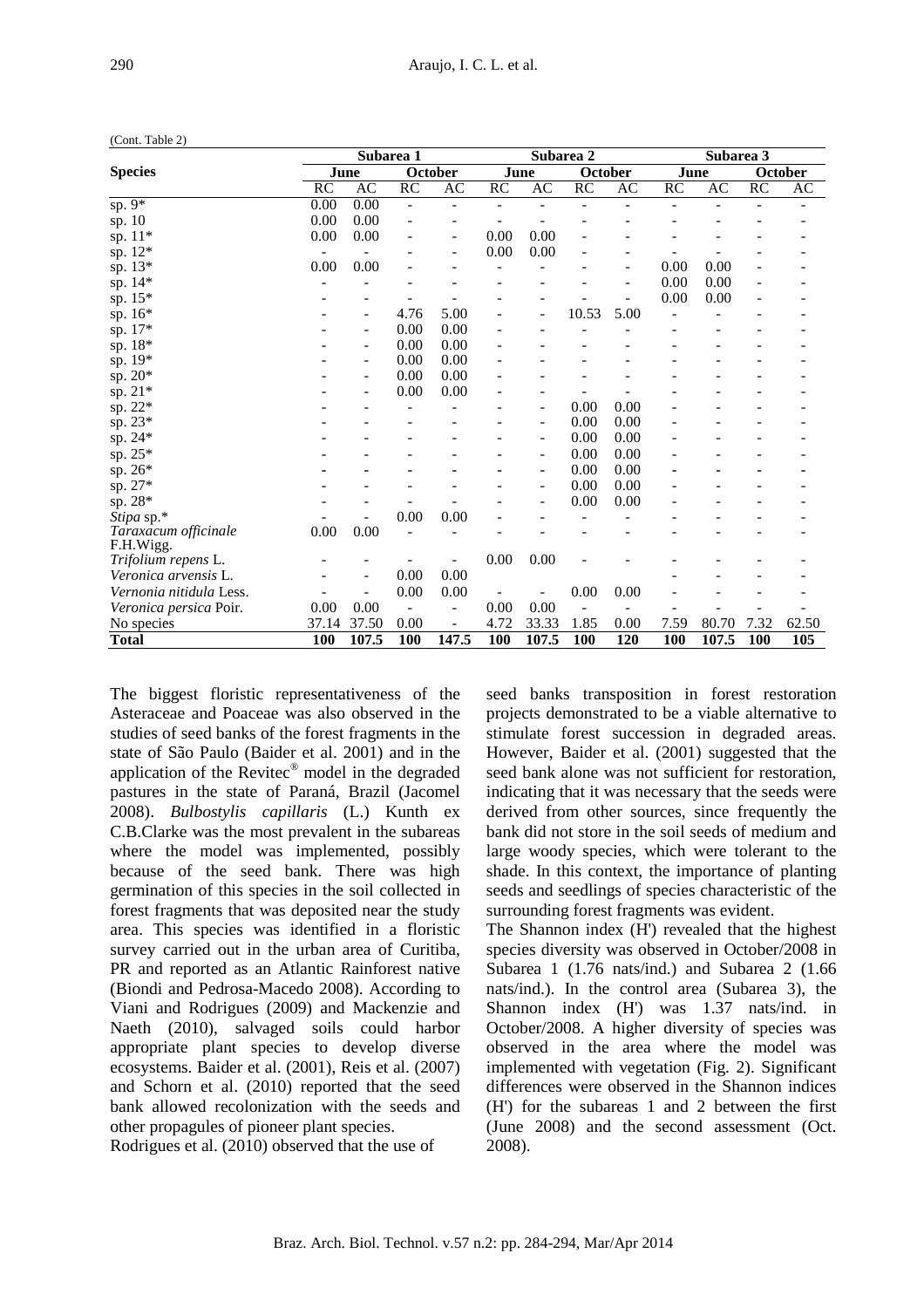

**Figure 2** - Shannon index of diversity in the three studied subareas; \* p<0.05 denotes significant difference at 5% between Jun/2008 and Oct/2008.

Comparison of the physical and chemical properties of the soil before and after the implementation of the restoration model and between subareas showed improvement of chemical and textural properties. The chemical nature of the soil and substrate (SB) (Table 3) was altered with the implementation of the model. The pH tended to increase in the subareas where the model was implemented, particularly with vegetation. The same was observed for saturation (V%), amount of phosphorus and organic C.

**Table 3 -** Composition of substrate, degraded soil and soil from three subareas (subarea 1, with implantation of vegetation; subarea 2, without implantation of vegetation; and subarea 3, control).

|           | рH                | $\overline{\mathbf{Al}}^{3+}$ | $H^+ + Al^{+3}$          | $Ca^{2+}$ | $\text{Mg}^{2+}$ | $K_{\pm}$ |       |        |             | m     | Clay       | N total     |
|-----------|-------------------|-------------------------------|--------------------------|-----------|------------------|-----------|-------|--------|-------------|-------|------------|-------------|
| Soil*     | CaCl <sub>2</sub> |                               |                          | cmolc.dm  |                  |           |       | mg.dm  | $g.dm^{-3}$ | %     | $g$ . $kg$ | $g.kg^{-1}$ |
| <b>SB</b> | 4.20              | 5.90                          | 16.30                    | 13.00     | 4.50             | 0.40      | 34.20 | 10.10  | 7.50        | 25.00 | 400.00     | 2.00        |
| DS        | VL                | H                             | $\overline{\phantom{a}}$ | VH        | VH               | H         | VH    | Н      | B           |       |            | -           |
| A1        | 5.40              | 0.00                          | 4.60                     | 4.60      | 3.10             | 1.11      | 18.51 | 262.50 | 52.20       | 0.00  | 475.00     | 3.50        |
|           |                   | VL                            | $\overline{\phantom{a}}$ | H         | VH               | VH        | VH    | VH     | VH          |       |            |             |
| $\bf{A2}$ | 4.70              | 0.70                          | 7.20                     | 7.20      | 2.60             | 2.60      | 19.05 | 175.00 | 34.70       | 6.00  | 475.00     | 3.30        |
|           | VL                | M                             | $\overline{\phantom{a}}$ | VH        | VH               | VН        | VH    | VH     | VH          |       |            |             |
| A3        | 4.20              | 3.80                          | 12.10                    | 12.10     | 3.30             | 3.30      | 30.83 | 10.40  | 12.40       | 17.00 | 425.00     | 1.30        |
|           | VL                | H                             | $\overline{\phantom{a}}$ | VH        | VH               | VH        | VH    | Н      | М           |       |            |             |

\*SB = substrate; DS = degraded soil; A1 = soil subarea 1; A2 = soil subarea 2; A3 = soil subarea 3. Data interpreted according to Lima and Sirtoli (2003). Where:  $VL = \text{very low}$ ;  $L = \text{low}$ ;  $M = \text{medium}$ ;  $H = \text{high}$ ;  $VH = \text{very high}$ .

The soil pH, which varied between 5.0 and 7.0 in the study area where the vegetation was implemented, provided a higher range of phosphorus availability (P) for the plants. The pH values observed in the same area prior to the deployment (DS) made this compound remain insoluble (Raij 1991). Moreover, at such low pH values, most of the aluminum was soluble and could cause extreme nutrient deficiency or toxicity to the plants (Delhaize and Ryan 1995; Kochian 1995). The aluminum excess in the soil prevents the development of the root system (Ryan et al. 1993; Delhaize and Ryan 1995; Kochian 1995), resulting in decreased absorption of water and nutrients. A high content of aluminum (m%) and ion exchange capacity (T) were observed in the DS and A3. The highest content of total N was observed in the substrate, followed by A1 and A2. The proportion of clay increased after implantation, being similar in A1 and A2. Table 4 shows the granulometry results, with the highest percentages of fine sand, silt and clay (material passing the 2.00 mm sieve) observed in

the substrate and in the soil where the model was applied. While in subarea 3, the amount of material passing the 0.075 mm sieve was 26.51%,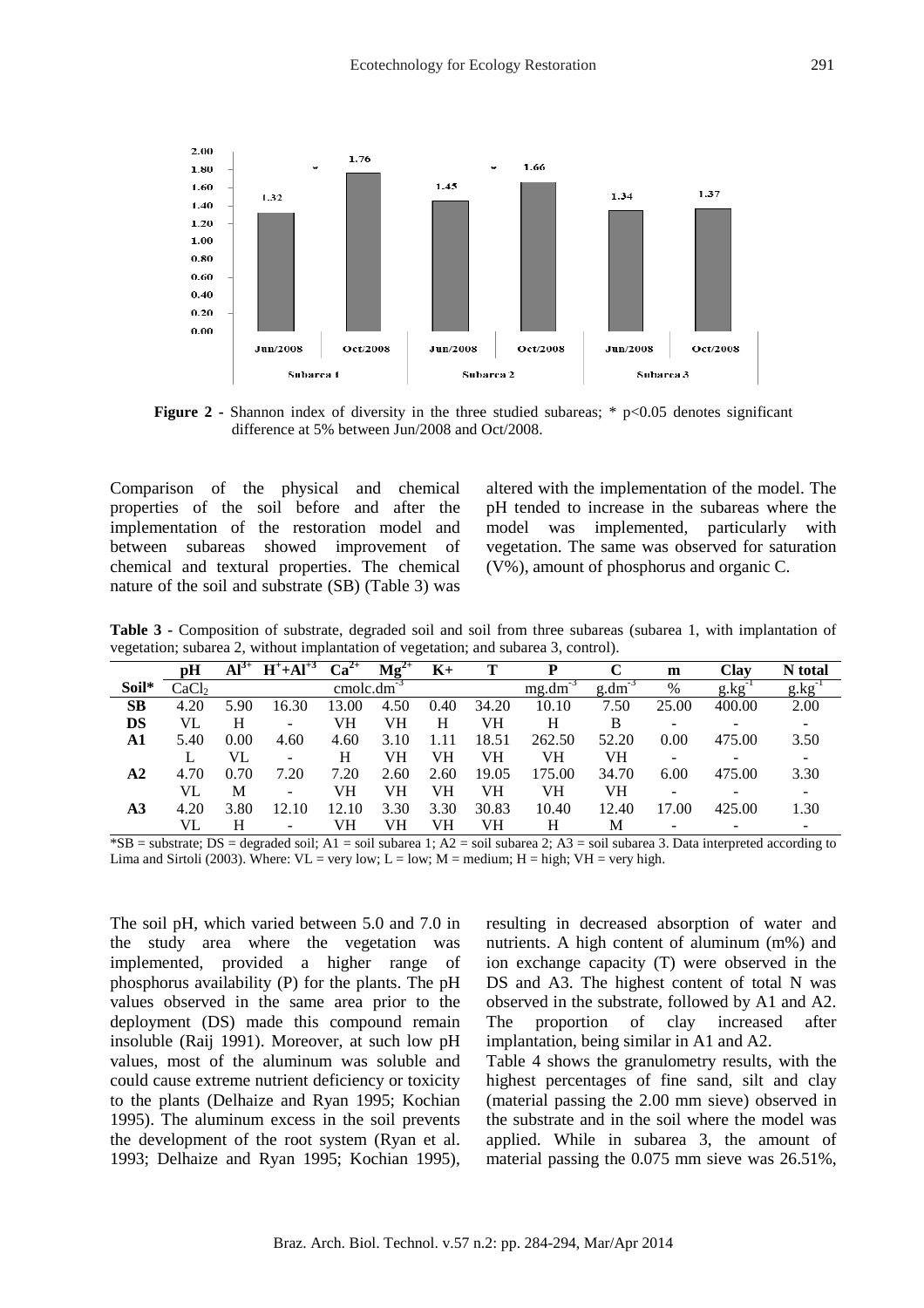this value reached 65.41% for the substrate and 51.09% for the soil from subarea 2. The highest percentage of medium sand (0.25-0.5 mm) was also observed in SB, A1 and A2. The soil collected before the implementation (degraded soil – DS) showed 11.68% for the equivalent parameter (material passing the 0.075 mm sieve), while the substrate and soil A1 had values above 21%. The largest proportion of coarse sand and gravel (0.5- 2.0 mm) was observed in soil A3.

The application of preserved cattle manure contributed to the improvement of the soil´s chemical conditions and the results corroborated the studies that evaluated the aspects of fertilization (Ceretta et al. 2003; Favaretto et al. 2003). Experiments with the use of cattle manure showed changes in the levels of C, Mg, K and P (Favaretto et al. 2003).

**Table 4 -** Granulometric composition of the degraded soil and soil from three subareas (subarea 1, with implantation of vegetation; subarea 2, without implantation of vegetation; and subarea 3, control).

|                                                                                                                                                                                          | <b>Sieve</b> |             |       |       | Passing mass $(\% )$ |       |       |       | Accumulated Mass $(\% )$ |       |       |       |  |  |  |
|------------------------------------------------------------------------------------------------------------------------------------------------------------------------------------------|--------------|-------------|-------|-------|----------------------|-------|-------|-------|--------------------------|-------|-------|-------|--|--|--|
| <b>Screening</b>                                                                                                                                                                         | (mm)         | $N^{\rm o}$ | DS    | SВ    | A1                   | A2    | A3    | DS    | SВ                       | A1    | A2    | A3    |  |  |  |
|                                                                                                                                                                                          | 4.800        | 4           | 0.89  | 1.92  | 1.84                 | 1.14  | 4.96  | 99.11 | 98.08                    | 98.16 | 98.86 | 95.04 |  |  |  |
| <b>THICK</b>                                                                                                                                                                             | 2.000        | 10          | 2.37  | 3.95  | 4.88                 | 3.42  | 7.34  | 97.63 | 96.05                    | 95.12 | 96.58 | 92.66 |  |  |  |
| $(76 \text{ mm} > \varnothing)$<br>$>$ 2.0 mm                                                                                                                                            | 1.200        | 16          | 3.79  | 4.82  | 5.47                 | 5.62  | 5.70  | 96.21 | 95.18                    | 94.53 | 94.38 | 94.30 |  |  |  |
|                                                                                                                                                                                          | 0.600        | 30          | 8.61  | 14.17 | 16.17                | 14.50 | 11.98 | 91.39 | 85.83                    | 83.83 | 85.50 | 88.02 |  |  |  |
|                                                                                                                                                                                          | 0.420        | 40          | 11.68 | 21.41 | .17<br>21            | 18.42 | 14.24 | 88.32 | 78.59                    | 78.83 | 81.58 | 85.76 |  |  |  |
| <b>THICK</b>                                                                                                                                                                             | 0.250        | 60          | 17.44 | 37.43 | 36.94                | 35.15 | 20.04 | 82.56 | 62.57                    | 63.06 | 64.85 | 79.96 |  |  |  |
| $(2.0 \text{ mm} > \varnothing)$<br>$> 0.075$ mm                                                                                                                                         | 0.150        | 100         | 22.72 | 52.27 | 49.10                | 49.19 | 25.54 | 77.28 | 47.73                    | 50.90 | 50.81 | 74.46 |  |  |  |
|                                                                                                                                                                                          | 0.075        | 200         | 29.33 | 65.41 | 50.41                | 51.09 | 26.51 | 70.67 | 34.59                    | 49.59 | 48.91 | 73.49 |  |  |  |
| $*D$ approximate $\alpha$ of during $\alpha$ $D^{\alpha}$ decupided soil: $\alpha D$ = substants: $\Delta 1$ = soil subsecs 1: $\Delta 2$ = soil subsecs 2: $\Delta 2$ = soil subsecs 3: |              |             |       |       |                      |       |       |       |                          |       |       |       |  |  |  |

\*Percentages of dry mass. DS = degraded soil; SB = substrate; A1 = soil subarea 1; A2 = soil subarea 2; A3 = soil subarea 3.

Studies on the application of swine manure showed an increase in organic C, total N, P, Mg and Ca and a decrease of Al and K (Ceretta et al. 2003). Another important factor in the edaphic changes was the re-vegetation since the soil in the area where the vegetation was implemented revealed better conditions than the soil of the area with only the substrate and jute bags. Studies using the Revitec® model also showed improvement of the soil´s chemical properties due to re-vegetation and the use of substrate consisting of preserved cattle manure (Jacomel and Maranho 2005; Jacomel 2008).

# **CONCLUSION**

The Revitec® model has a low cost of implementation and promoted the containment of erosion, stabilization of soil, and increased availability of nutrients in the soil. Floristic analysis showed that the restoration attained its purpose of accelerating the succession process. The use of native species selected in the vicinity of the study area, as well as the implementation of soil obtained from nearby forest fragments, would

allow the adaptation of this technology to any biome. The application of the model could be recommended in restoration projects since it demonstrated to be sustainable and efficient.

# **REFERENCES**

- ABNT. Associação Brasileira de Normas Técnicas. Grãos de solos que passam na peneira de 4,8 mm: determinação da massa específica. *In:* Normas Brasileiras - NBR 6508. Rio de Janeiro: ABNT; 1984a.
- ABNT. Associação Brasileira de Normas Técnicas. Solo – Análise Granulométrica. *In:* Normas Brasileiras - NBR 7181. Rio de Janeiro: ABNT; 1984b.
- Araujo ICL, Bier MC, Maranho LT. Implantação e avaliação de ecotecnologia para recuperação de áreas degradadas: uma proposta com utilização do modelo Revitec® . *In:* Anais VII Simpósio Nacional sobre Recuperação de Áreas Degradadas; 2008 oct; Curitiba, Brazil. Curitiba: Sociedade Brasileira de Recuperação de Áreas Degradadas (SOBRADE); UFPR; 2008. p. 233 - 245.
- Baider C, Tabarelli M, Mantovani W. The Soil Seed Bank During Atlantic Forest Regeneration in Southeast Brazil. *Rev Brasil Biol.* 2001; 61(1): 35-44.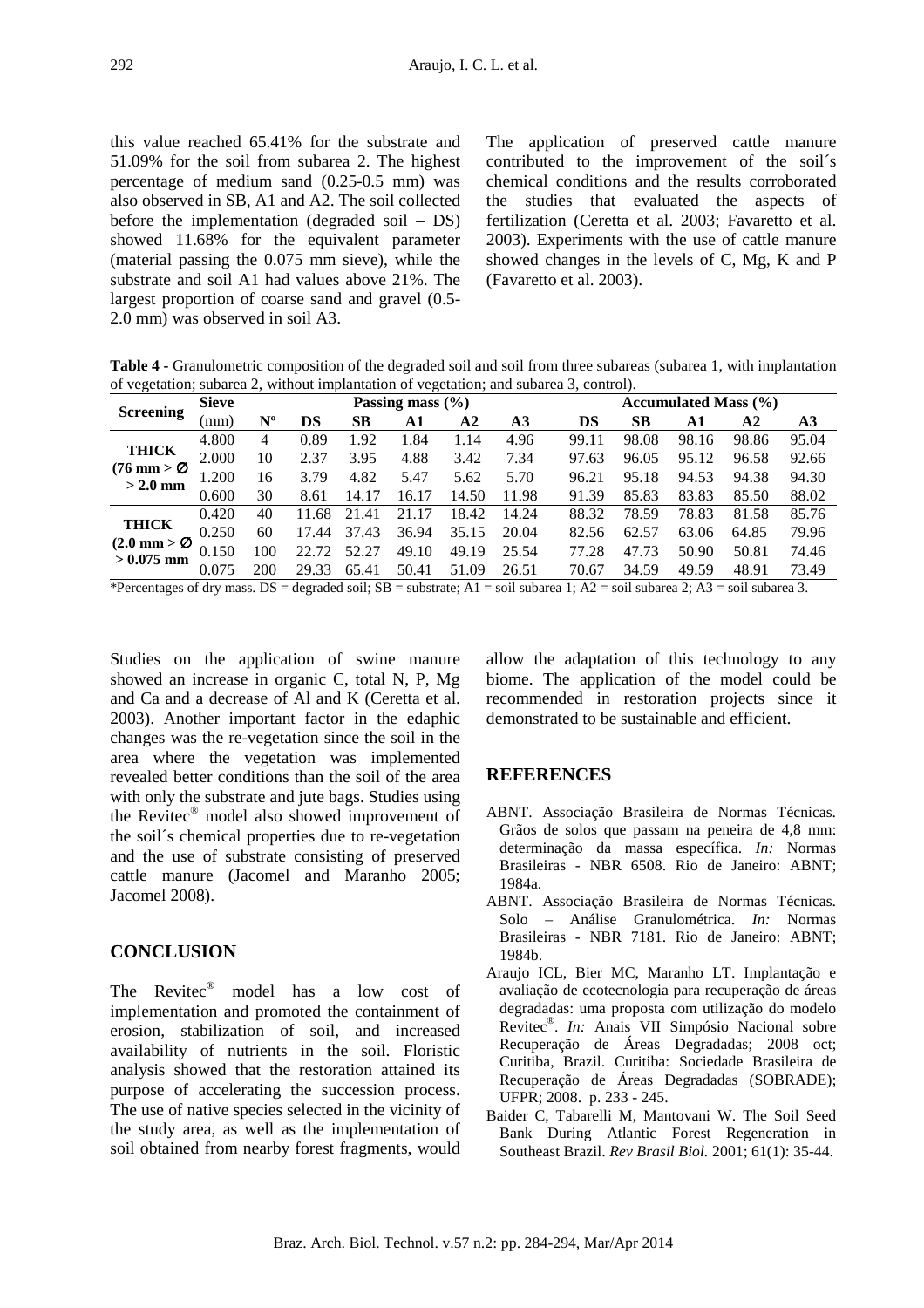- Biondi D, Pedrosa-Macedo JH. Plantas Invasoras Encontradas na Área Urbana de Curitiba (PR). *Floresta*. 2008; 38 (1): 129-144.
- Braun-Blanquet J. Fitossociologia: Bases para el Estúdio de las Comunidades Vegetales. Madrid: H. Blume Ediciones; 1979.
- Cairns Jr. Eco-societal restoration: rehabilitating homan society's life support system. *In*: Rana, B.C. (ed). Damaged Ecosystems and Restoration. Delhi: World Scientific; 1998.
- Ceretta CA, Durigon R, Basso CJ, Barcellos LAR, Vieira FCB. Características químicas de solo sob aplicação de esterco líquido de suínos em pastagem natural. *Pesq Agropec Bras.* 2003; 38 (6): 729-735.
- Delhaize E, Ryan PR. Aluminium Toxicity and Tolerance in Plants. *Plant Physiol*. 1995; 107, 315- 321.
- Favaretto N, Moraes A de, Motta ACV, Prevedello BMS. Efeito da revegetação e da adubação de área degradada na fertilidade do solo e nas características da palhada. *Pesq Agropec Bras.* 2003; 5(2): 289-297.
- Fidalgo O, Bononi VLR. Técnicas de Coleta, Preservação e Herborização de Material Botânico. São Paulo: Instituto de Botânica; 1989.
- Glufke C. Espécies Florestais Recomendadas para Recuperação de Áreas Degradadas. Porto Alegre: Fundação Zoobotânica do Rio Grande do Sul; 1999.
- Instituto Agronômico do Paraná (IAPAR). Cartas Climáticas do Estado do Paraná. Londrina: IAPAR; 1994.
- Jacomel MSF, Maranho LT. Avaliação de um modelo de recuperação de floresta ombrófila mista (FOM) em áreas degradadas por atividades agropecuárias. *RUBs*. 2005; 1(4): 9-10.
- Jacomel MSF. Avaliação do Processo de Restauração Ambiental em uma Área de Floresta Ombrófila Mista. Mestrado Profissional em Gestão Ambiental. Curitiba: Universidade Positivo; 2008.
- Jordan WR, Peters RL, Allen EB. Ecological restoration as a biological diversity strategy for conserving. *Environ Manage.*1998: 12; 55-72.
- Kesel R, Koehler H, Heyser W, Gödeke T. ReviTec® -Eine Neue Integrierte Ökologische Technologie zur Renaturierung Degradierter Standorte. *In:* Koehler, H., Mathes, K. B. Breckling (Hrsg.). Bodenökologie interdisziplinär. Berlin: Springer; 1999. p. 173-187.
- Koehler H. Applicaton of Ecological Knowledge to Habitat Restoration. *In:* Barthlott, W., Linsenmaiy, K.E., Porembski, S. Biodiversity: structure and function. Encyclopedia of Life Support Systems (EOLSS), Developed under the Auspices of the UNESCO. Oxford: Eolss Publishers; 2005.
- Koehler H, Fischer K, Radke K. Application of Revitec® : Gender Aspects Case Study Tulongeni (Namibia). *In:* International Conference "Soil and Desertification - Integrated Research for the Sustainable Management of Soils in Drylands"; 2006 may; Hamburg, Germany. Hamburg: Coordination of Desert Net Germany; 2006a. p. 1-5.
- Koehler H, Kesel R, Heyser W. Revitec® an Integrated Ecological Technology to Combat Dedradation; First Results from Field experiments in Mallorca (Spain). *In:* Fourth International Conference on Land Degradation; 2004 sep; Cartagena, Spain. Cartagena: University of Bremenp; 2004. p. 1-5.
- Koehler H, Heyser W, Kesel R. The Ecological Technology Revitec® in Combating Degradation: Concept, First Results, Applications. *In:* Gao, J., Veste, M., Sun, B. & Beyschlag, W. (eds.). Restoration and Stability of Ecosystems in Arid and Semi-arid Regions. Beijing: Science Press; 2006b.
- Kochian LV. Cellular mechanisms of aluminum toxicity and resistance in plants. *Annu Rev Plant Physiol Plant Mol Biol.* 1995; 46: 237-260.
- Lamb D. Large-scale ecological restoration of degraded tropical forest lands: The potential role of timber plantations. *Restoration Ecol*. 1998; 6 (3): 271–279.
- Leite LL, Martins CR, Haridasan M. Efeito da Descompactação e Adubação do Solo na Revegetação Espontânea de uma Cascalheira no Parque Nacional de Brasília. *In:* Anais II Simpósio Sul-americano e I Simpósio Nacional sobre Recuperação de Áreas Degradadas; 1994 nov; Foz do Iguaçu, Brazil. Foz do Iguaçu: Universidade Federal do Paraná; 1994. p. 534-527.
- Lima MR, Sirtoli ÂE. Diagnóstico e Recomendações de Manejo do Solo – Aspectos Teóricos Metodológicos. Curitiba: Universidade Federal do Paraná; 2003.
- Lorenzi H. Árvores Brasileiras: Manual de Identificação e Cultivo de Plantas Arbóreas do Brasil. Nova Odessa: Plantarum; 1998.
- Magurran AE. Diversidad Ecológica y su Mediación. Barcelona: Vedrá; 1989.
- Mackenzie DD & Naeth MA. The role of the forest soil propagule bank in assisted natural recovery after oil sands mining. *Restoration Ecol*. 2010; 18 (4): 418- 427.
- Moore JJ, Fitzsimons SJP, Lambe E, White J. A comparision and evalution of some phytosociological techniques. *Plant Ecol.* 1970; 20 (1-4): 1-20.
- Palmer MA, Ambrose RF, Poff NL. Ecological theory and community restoration ecology. *Restoration Ecol*. 1997; 5 (4): 291-300.
- Pavan MA, Bloch MF, Zempulski HC, Miyazawa M, Zocoler DC. 1992. Manual de análise química de solo e controle de qualidade. Londrina: IAPAR (Circular 76); 1992.